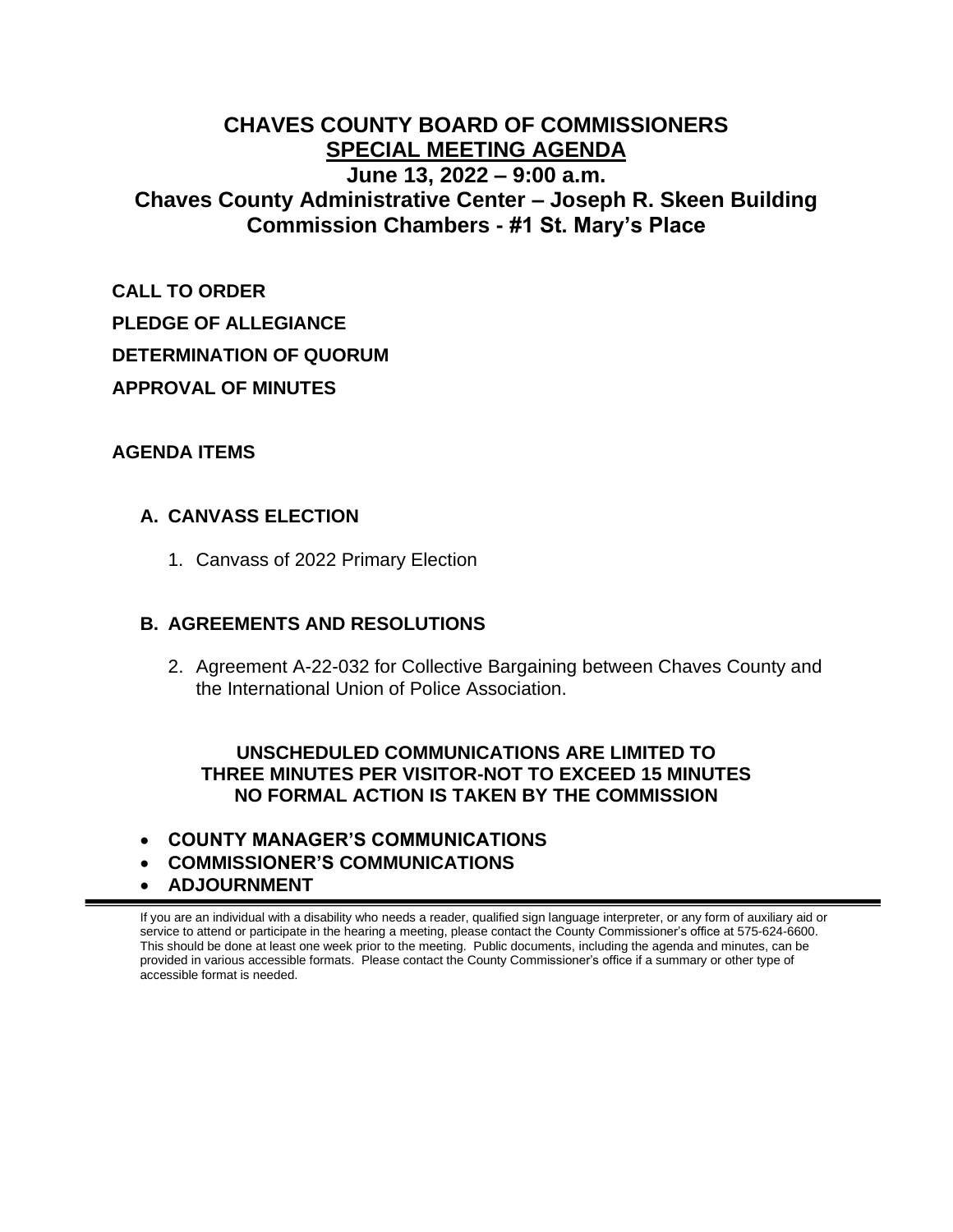AGENDA ITEM:  $2$ 

Agreement A-22-032 Collective **Bargaining Agreement Between Chaves** County and International Union of Police Association

**MEETING DATE**: June 13, 2022

#### **STAFF SUMMARY REPORT**

**ACTION REQUESTED BY**: Bill Williams **ACTION REQUESTED:** Approve Collective Bargaining Agreement

#### **ITEM SUMMARY**:

Over the course of the last several months, Chaves County has been negotiating with the International Union of Police Association "IUPA." An agreement has been reached and approved by the membership of the IUPA.

Staff recommends approval.

**SUPPORT DOCUMENTS:** Agreement A-22-032

**SUMMARY BY:** Bill Williams

**TITLE**: County Manager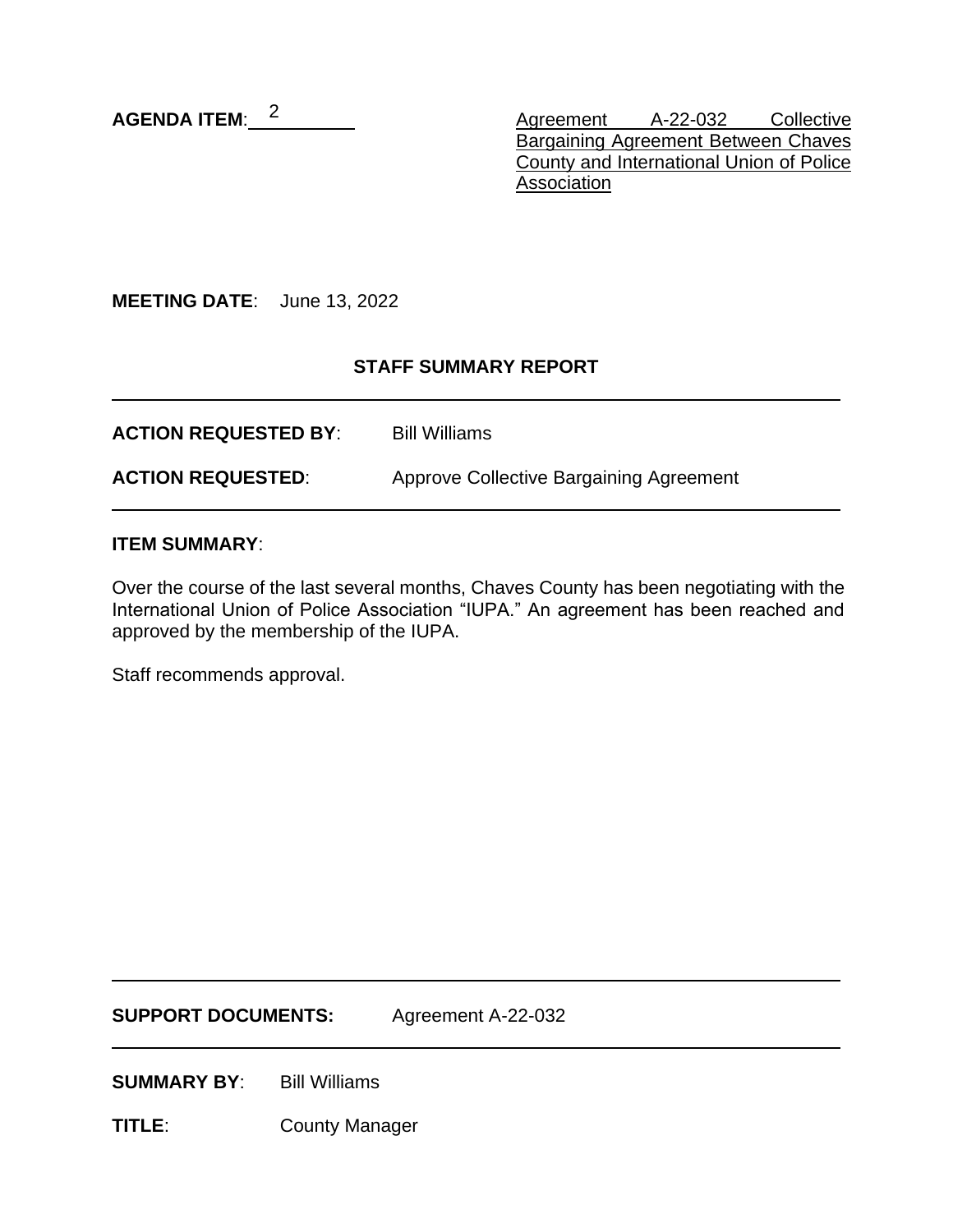# **COLLECTIVE BARGAINING AGREEMENT**

## **BETWEEN CHAVES COUNTY AND INTERNATIONAL UNION OF POLICE ASSOCIATION**

**EFFECTIVE June 13, 2022 THROUGH June 12, 2026**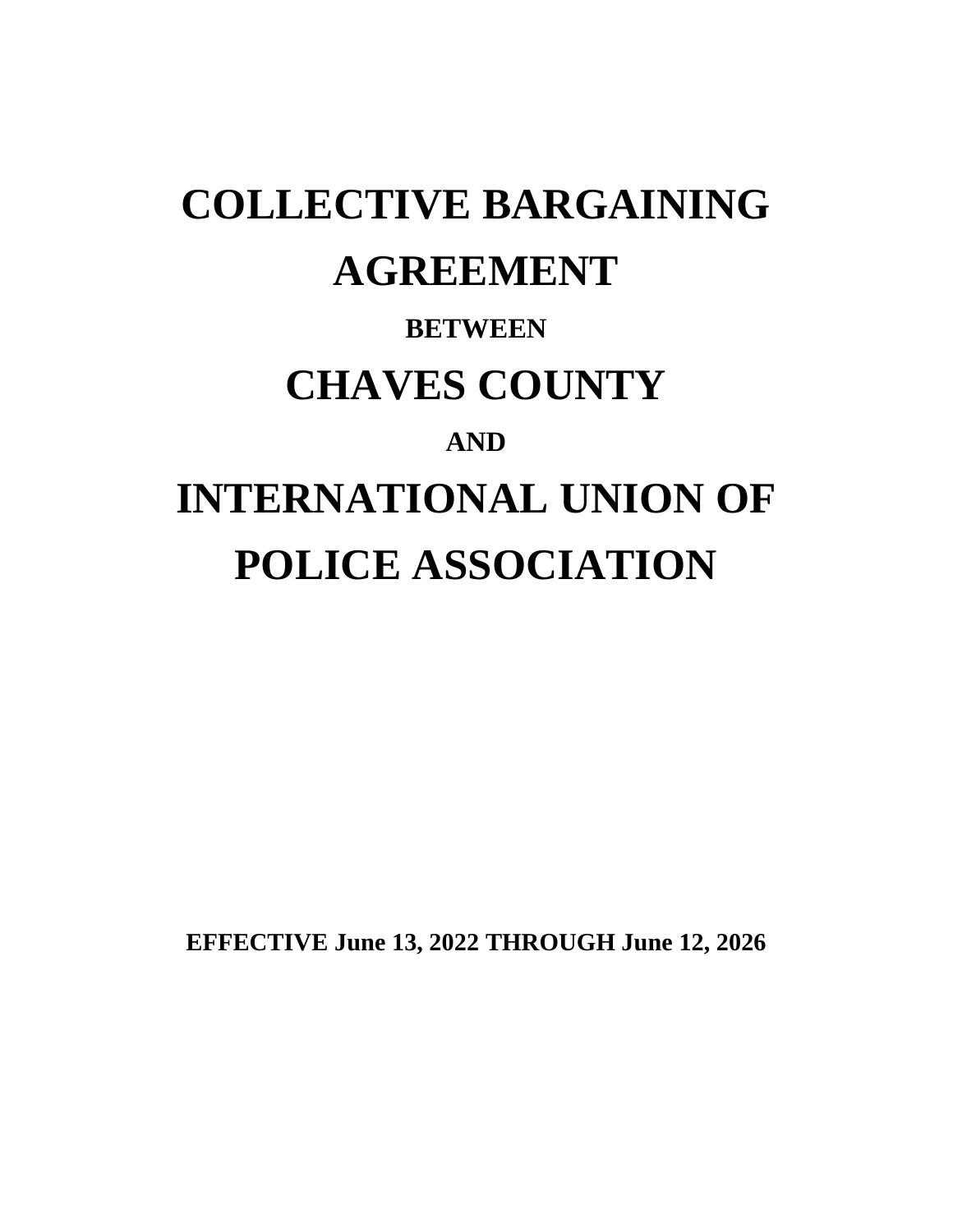### Table of Contents

| <b>PREAMBLE</b>    |                                                   |  |
|--------------------|---------------------------------------------------|--|
| <b>ARTICLE 1.</b>  |                                                   |  |
| <b>ARTICLE 2.</b>  |                                                   |  |
| <b>ARTICLE 3.</b>  | UNION AND EMPLOYEE RIGHTS AND RESPONSIBILITIES  3 |  |
| <b>ARTICLE 4.</b>  |                                                   |  |
| <b>ARTICLE 5.</b>  |                                                   |  |
| ARTICLE 6.         |                                                   |  |
| <b>ARTICLE 7.</b>  |                                                   |  |
| <b>ARTICLE 8.</b>  |                                                   |  |
| <b>ARTICLE 9.</b>  |                                                   |  |
| <b>ARTICLE 10.</b> |                                                   |  |
| <b>ARTICLE 11.</b> |                                                   |  |
| <b>ARTICLE 12.</b> |                                                   |  |
| <b>ARTICLE 13.</b> |                                                   |  |
| <b>ARTICLE 14.</b> |                                                   |  |
| <b>ARTICLE 15.</b> |                                                   |  |
| <b>ARTICLE 16.</b> |                                                   |  |
| <b>ARTICLE 17.</b> |                                                   |  |
| <b>ARTICLE 18.</b> |                                                   |  |
| <b>ARTICLE 19.</b> |                                                   |  |
| <b>ARTICLE 20.</b> |                                                   |  |
| <b>ARTICLE 21.</b> |                                                   |  |
| <b>ARTICLE 22.</b> |                                                   |  |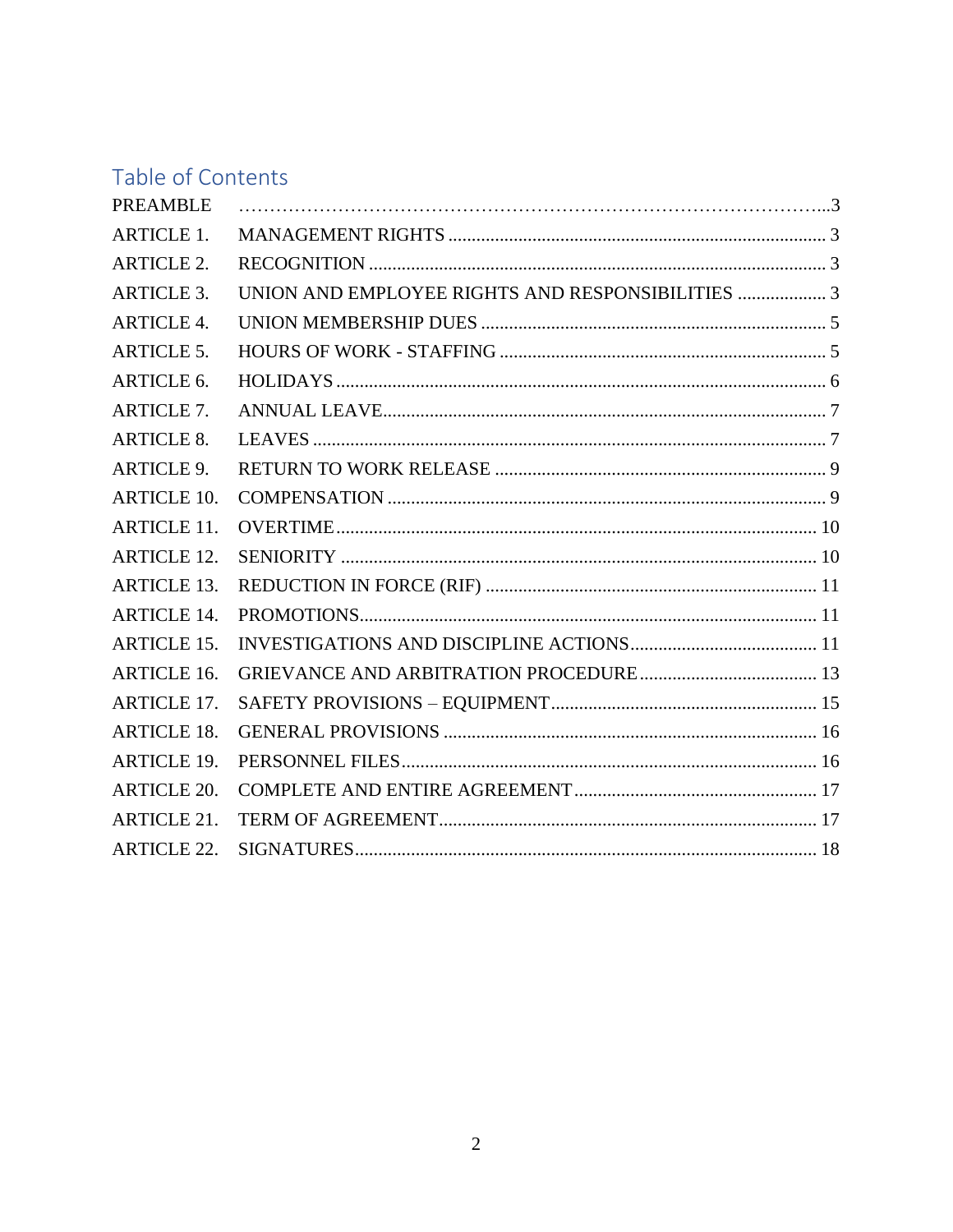#### <span id="page-4-0"></span>**PREAMBLE**

This Agreement is entered into by and between Chaves County, New Mexico ("County"), a political subdivision of the State of New Mexico, and the International Union of Police Association, hereinafter referred to as the "Union".

#### <span id="page-4-1"></span>**ARTICLE 1. MANAGEMENT RIGHTS**

- A. The parties recognize that except as explicitly limited, abridged, or relinquished by the terms and conditions of this Agreement, all rights to manage, direct, or supervise the operations of the County and its employees are vested solely in the County and are not subject to Union action or arbitration. The County retains the right to develop and implement rules and regulations for the purpose of maintaining order, safety, and efficient operations.
- B. The County Manager and Sheriff have and retain all rights to administer the affairs of the Sheriff's Office. Management retains any and all rights not explicitly limited by this Agreement or the Public Employee Bargaining Act.

#### <span id="page-4-2"></span>**ARTICLE 2. RECOGNITION**

- A. The County recognizes the Union as the sole and exclusive collective bargaining representative for the Sheriff's Deputies and Sergeants employed by the County in the Sheriff's Office. It is acknowledged by the parties that probationary employees are not a part of the bargaining unit.
- B. Employee for the purpose of this Agreement is defined as a bargaining unit employee.

#### <span id="page-4-3"></span>**ARTICLE 3. UNION AND EMPLOYEE RIGHTS AND RESPONSIBILITIES**

- A. The Union has the right and duty as exclusive representative to represent the interest of all employees in the bargaining unit regardless of membership or non-membership in the Union. The Union's right as exclusive representative includes representation of bargaining unit employees in negotiations and in settlement of grievances. It is recognized the Union is a private organization and is not a branch of the state or local government nor a part of the Chaves County government. It is acknowledged by the parties to this agreement that Union Business is not County business and, therefore:
	- 1. The Union shall not use the County's interoffice mailboxes, mail services, or email for the dissemination of Union information, literature, or correspondence. However, the Union President may distribute materials in employee mailboxes during his/her non-work hours.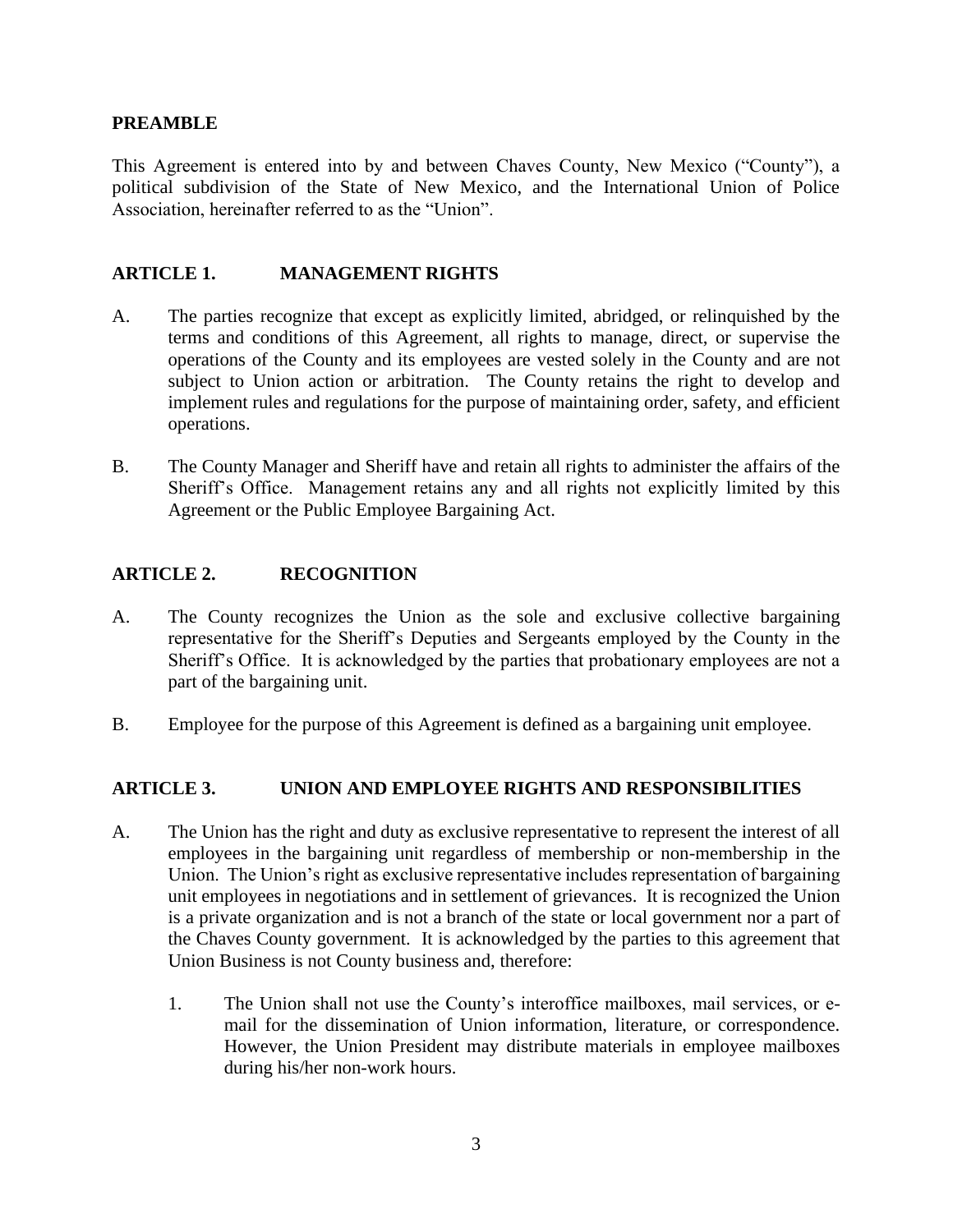- 2. The Union shall not use County time, equipment, property, or materials for Union business, however, the Union may request, and the County may approve, the use of County buildings for Union business in the same manner and subject to the same requirements as any other private organization. Employees may use County issued cellphones for incidental personal use that does not interfere with the employee's work and/or delivery of services to the citizens.
- B. Employees have the right to form, join, or assist the Union. Employees also have the right not to form, join, or assist the Union. Neither management nor the Union shall interfere, coerce, or intimidate the employee in the exercise of the employee's right to join or not to join the Union.
- C. Union Information: The Union President may provide contact information material to the County Human Resources Director for distribution to employees new to the bargaining unit.
- D. Bulletin Board: The County will designate a 3' x 3' space for the Union to purchase a bulletin board to be hung in the hallway on the East side of the Records Department in order to post notices of Union meetings and other information. Information placed on the bulletin board shall not be inflammatory or derogatory of the County, its employees, representatives, or elected officials.
- E. Prior to implementation, the Sheriff's Office will provide the Union President with fourteen (14) calendar days' advance notice of any new policies or changes to existing policies, procedures, rules, or regulations.
- F. Union Representative
	- 1. The County Administration will meet with recognized State or National Representatives of the Union for the purpose of conducting official labormanagement relations business. Advance appointments must be made with the applicable administrator. The Union shall identify Local, State, and National representatives who have authority to act on behalf of the Union by providing written notice of such representatives to the County Manager and the Sheriff by July 1 of every year of this Agreement and within seven (7) calendar days of any change. The notice shall include the representative's name, address, telephone number, and scope of authority. Failure to provide the aforementioned list and/or include the scope of authority will result in the County not recognizing any representative as having authority on behalf of the Union until the list and/or scope of authority is provided.
	- 2. During the first full pay period of February of each year of this Agreement, Union members will donate four (4) hours of annual leave to the IUPA time pool bank. Such leave may be utilized by a bargaining unit member identified as a representative under Section F.1. above for any union-related business. Requests to utilize leave from the IUPA time pool bank will be filed in accordance with the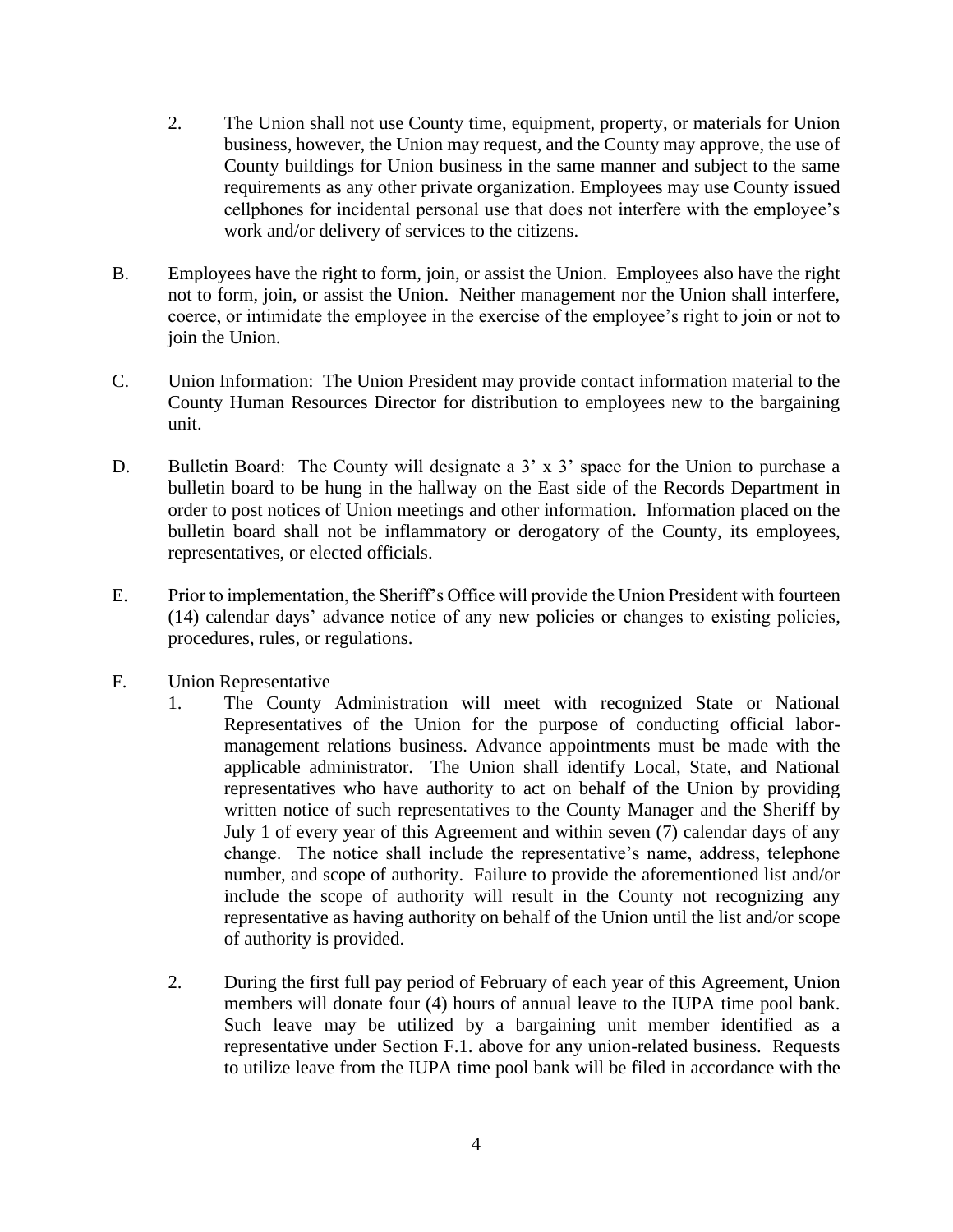process for requests to use of annual leave. Time in the IUPA pool bank can be carried over to the following year.

3. Subject to staffing requirements, if the IUPA time pool bank is empty, local union stewards and officers may be granted leave without pay to conduct Union business. Such requests will be handled in the same manner as requests for annual leave.

#### <span id="page-6-0"></span>**ARTICLE 4. UNION MEMBERSHIP DUES**

- A. Employees may join and be a member of the Union or may choose not to join or be a member of the Union, without interference, restraint, or coercion. Employees may voluntarily pay membership dues through payroll deduction. Membership or nonmembership in the Union is strictly voluntary and the employee's right to join or terminate membership in the Union may be exercised at any time.
- B. A bargaining unit employee may commence or terminate payroll membership dues deductions at any time by written notice to the County, which shall take effect no later than the next full pay period after receipt of notice by the County. The employee will provide a copy of the written notice to the Union. The County will remit such deductions to the Union within ten (10) business days after such deductions are made along with a list of the employees from whom deductions were taken.The County will be notified in writing of the membership dues amount by June  $1<sup>st</sup>$  for the upcoming fiscal year. No changes to the deduction amounts will occur after that date. Payroll deduction will only be for membership dues and will not include any other fees, fines, or assessments of any kind.
- C. The Union shall indemnify, pay for the defense of, and save the County harmless against any and all claims, demands, suits or other forms of liability that shall arise out of or as a result of any conduct taken by the County for the purpose of complying with this Article.

#### <span id="page-6-1"></span>**ARTICLE 5. HOURS OF WORK - STAFFING**

- A. Hours of work and work schedules are established by the Sheriff. Employees will be assigned to work shifts with starting and quitting times, normally with consecutive days off. Work schedules will be posted in a location accessible to the employees. An employee will be given at least five (5) calendar days' notice of a long-term change to an employee's regular shift.
- B. Any employee who, without good cause, fails to report to work for two (2) consecutive scheduled shifts, regardless of scheduled days off between shifts, without prior notice to management shall be disciplined, up to termination of employment.
- C. The parties recognize that absenteeism is a major obstacle to maintaining needed staffing levels. The parties will work together to attempt to resolve issues of suspected abuse of paid leave including sick leave.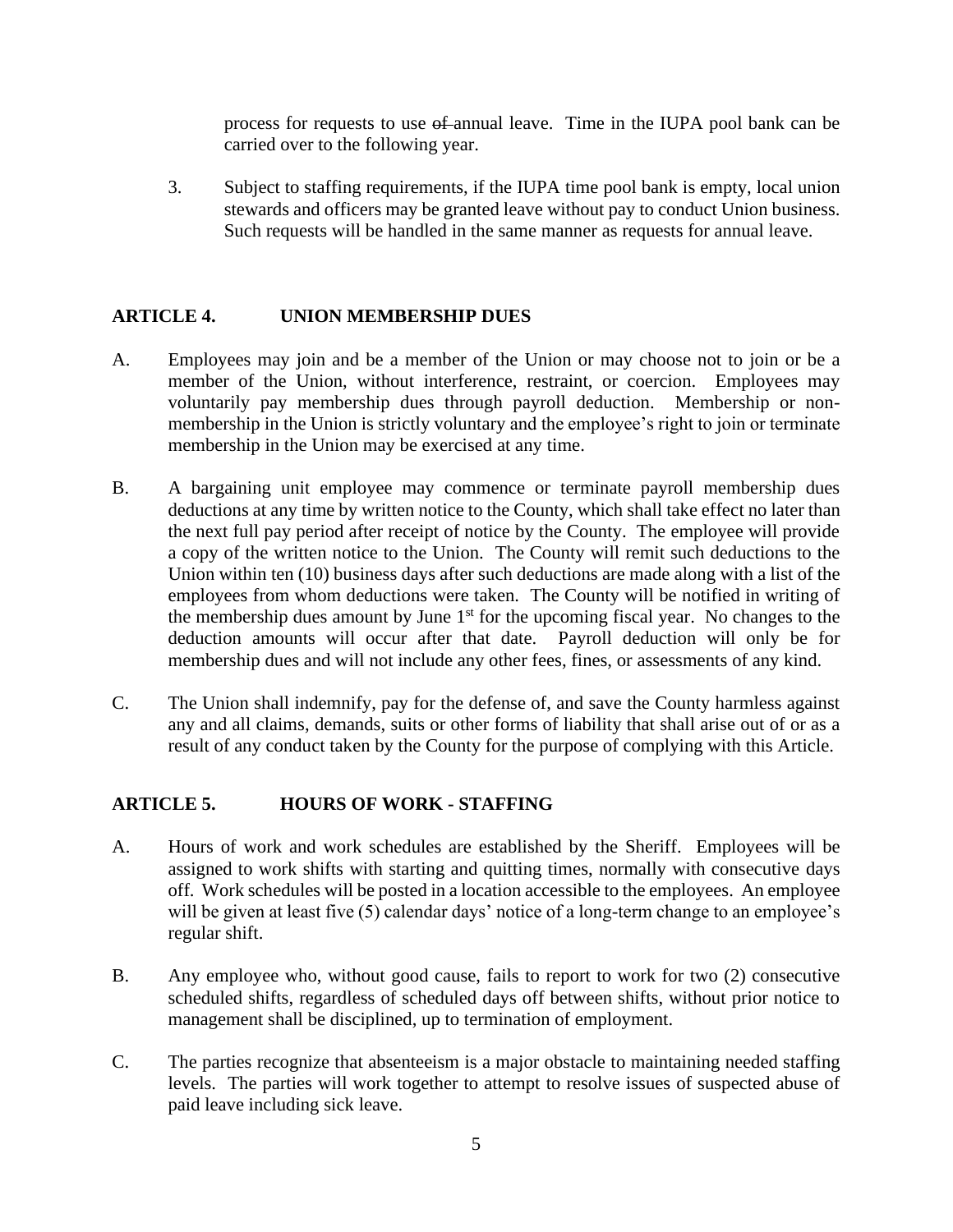- D. Rest periods are granted and shall not be accrued nor shall there be additional compensation for breaks not taken. Lunch periods are dependent upon the employee's assignment.
- E. Employees required to appear in court on County business under court order as a part of their duties and responsibilities as bargaining unit employees shall be compensated at their regular rate of pay while in court. If an employee is required to report to Court on his/her regular day off, the employee will be guaranteed a minimum of two (2) hours of pay, unless the case is dismissed by the employee without justification deemed sufficient by the Sheriff or designee. A copy of the subpoena or other document shall be provided to management upon receipt. Such time is time worked and shall be included as time worked for the purpose of computing overtime compensation as required by applicable law. This section does not apply to actions in which the employee is called to testify against the County.
- F. Employees are required to attend law enforcement schools and seminars necessary to maintain New Mexico law enforcement, First Aid, and CPR certifications and training mandated by the County. It is the employee's responsibility to keep the employee's supervisor apprised by email of trainings required by the employee. An employee will confer with the employee's immediate supervisor to schedule time to complete training mandated by the State or the County with respect to Virtual Academy training. All other training will be scheduled by the Sheriff's designee. The County will determine payment for such training based on budgetary constraints and the employee's actions in availing him/herself of training provided by the County.
- G. Employees enrolled in college classes will ensure such classes do not interfere with work time. Employees may apply for education assistance in accordance with County policy.
- H. Shift Bid: The County will continue to follow its adopted shift bid procedure for bargaining unit employees. The bid will be for shift and days off and will take place in December and June to take effect the first full pay period of the following month. Additional shift bids may be conducted with the written agreement of the Union President.

#### <span id="page-7-0"></span>**ARTICLE 6. HOLIDAYS**

- A. Bargaining unit employees working an eight (8) hour shift will receive eighty-eight (88) hours for holidays and bargaining unit employees working a ten (10) hour shift will receive ninety (90) hours for holidays as designated by the Commission prior to commencement of the subsequent calendar year.
- B. Employees who do not work a holiday will be paid according to the regular shift length of either eight (8) or ten (10) hours at their regular rate of pay. Employees who do work the holiday will be paid their regular rate of pay for all hours worked on the holiday plus holiday pay according to the regular shift length of either eight (8) or ten (10) hours at the employee's regular rate of pay. Time paid for a holiday not worked is not time worked for the purposes of computing overtime compensation. Employees who call in sick on the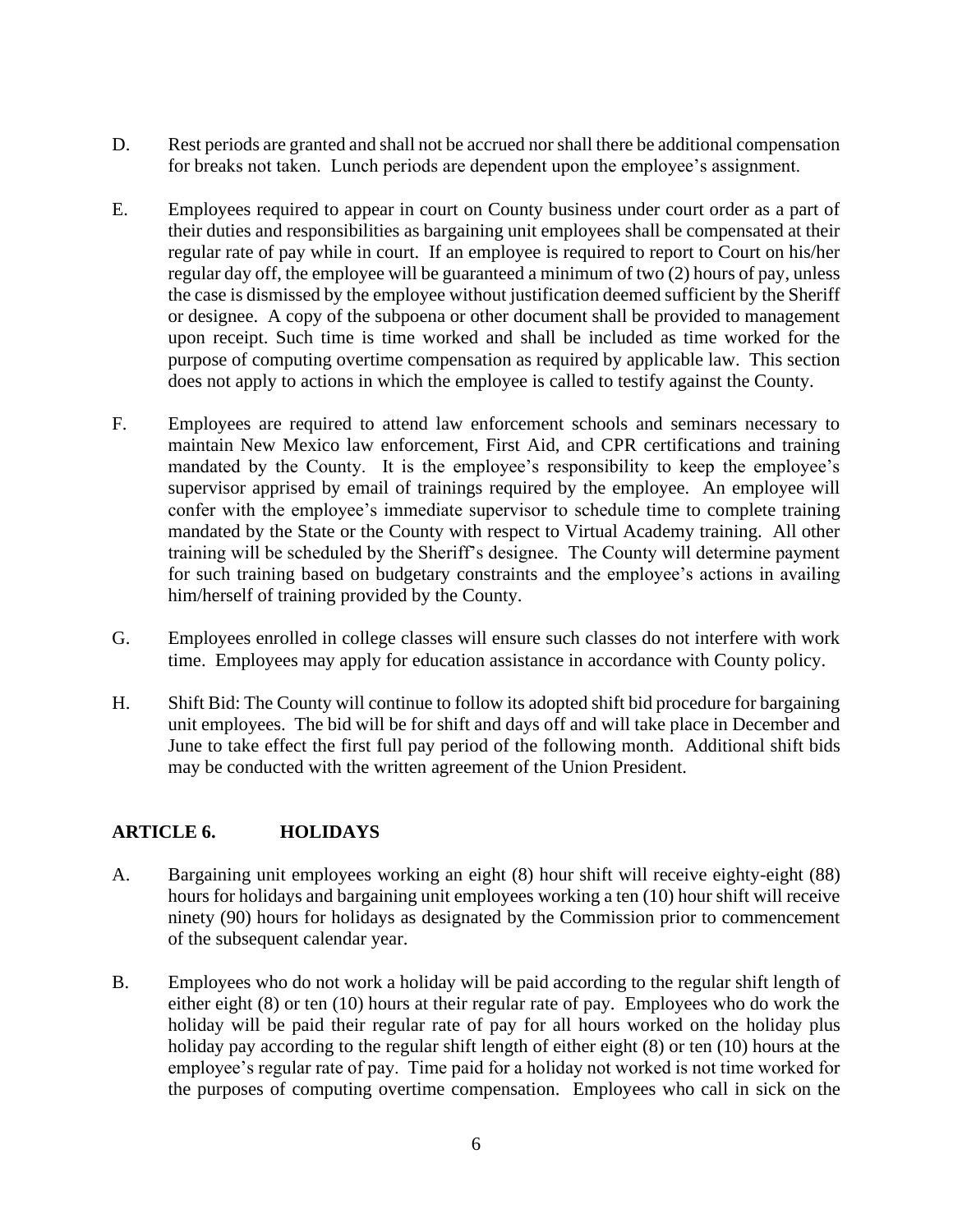holiday shall not receive holiday pay and shall have the time charged to accrued sick leave or leave without pay. Employees on approved annual leave shall not have the holiday charged to annual leave.

- C. Holidays will be observed on the actual holiday.
- D. To be eligible for holiday pay an employee must have worked or be on approved, paid leave his/her last regular assigned work shift prior to and the next regular assigned shift after the identified holiday shift.
- E. Bargaining unit employees will have one (1) day personal holiday each calendar year in addition to the regular holiday schedule. The personal holiday may be taken at any time upon approval by the employee's immediate supervisor. Personal holiday may not be taken in hourly increments. Personal holiday will not be paid upon separation of employment.

#### <span id="page-8-0"></span>**ARTICLE 7. ANNUAL LEAVE**

- A. Bargaining unit employees shall earn annual leave in accordance with County policy, accrued each pay period, up to a maximum of two hundred eighty (280) hours.
- B. An employee shall submit a written request to utilize annual leave at least seven (7) calendar days prior to the first day of leave being requested. Such request shall be subject to approval of the immediate supervisor and filed with the employee's Lieutenant. A request filed with less than seven (7) days' notice may be considered by the Sheriff or designee.
- C. Employees taking a minimum of forty (40) consecutive hours of vacation leave (not to include any holidays) are entitled to convert eight (8) hours of sick leave to vacation leave per fiscal year. Annual leave conversions are processed at the end of the fiscal year.

#### <span id="page-8-1"></span>**ARTICLE 8. LEAVES**

- A. Sick Leave benefits are intended to be paid to an employee during Sick Leave of Absence or Family Medical Leave to protect the employee from loss of earnings and for that purpose only. Benefits are not to be used to extend a vacation or to cover other absences. Upon separation from employment, the employee does not accrue any right for unused sick leave benefits.
- B. Any employee who is going to be absent from the employee's regularly scheduled shift, due to sickness or illness, shall contact management as soon as possible but no less than two (2) hours prior to the start of the employee's shift.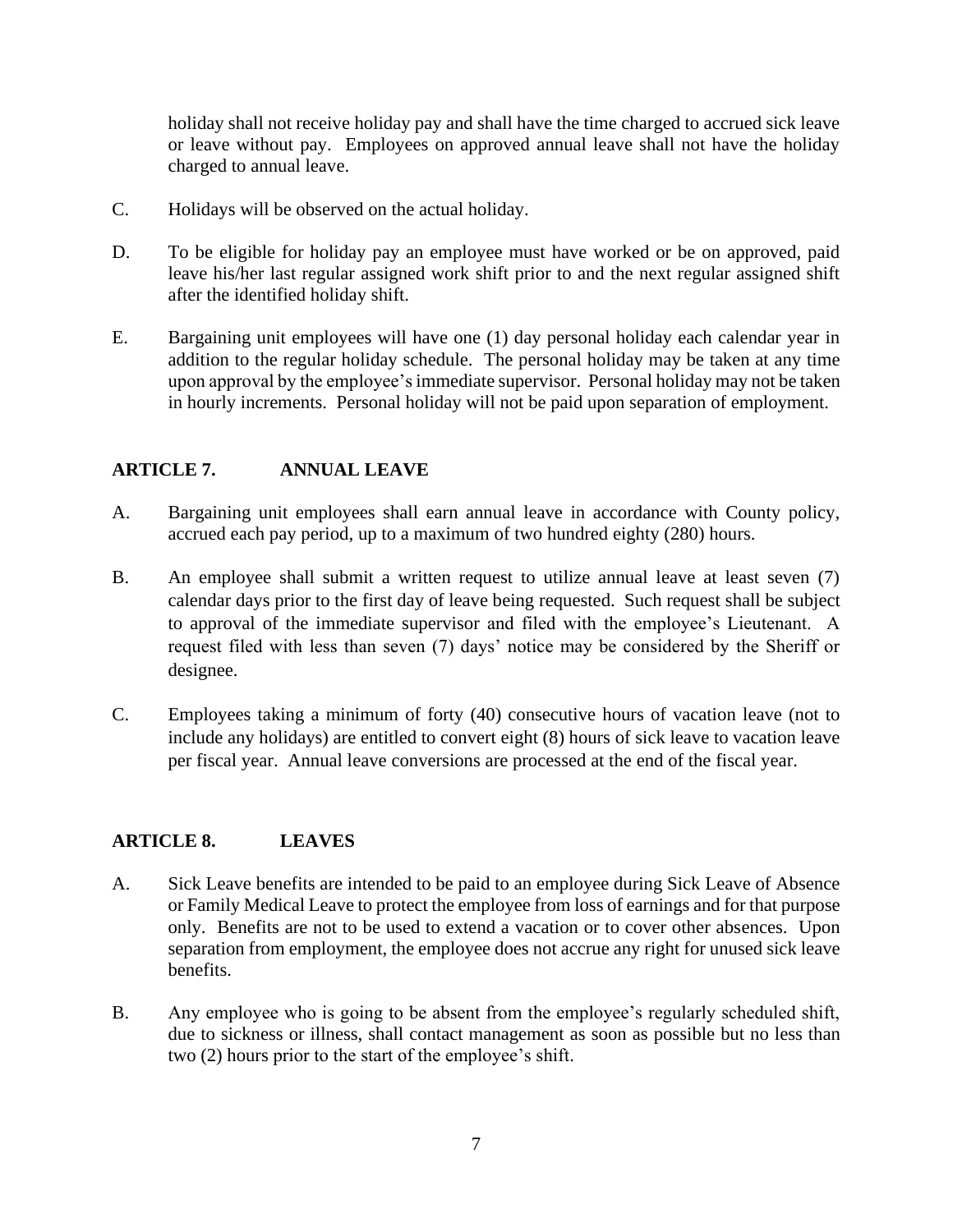- C. Sick leave will accrue at the rate of 3.08 hours per pay period. Sick leave is accrued only for time actually worked and does not accrue if the leave extends beyond fourteen (14) calendar days.
- D. Sick leave abuse is defined as the repeated utilization of sick leave on the days immediately preceding or immediately following the employee's days off, the use of the leave for reasons other the sick leave or FMLA leave, or patterns of sick leave usage. This language also serves as notice that the abuse of sick leave will not be tolerated.
- E. Except in emergencies, any employee desiring to take sick leave for medical treatment, minor surgery, etc., is required to first obtain permission from management.
- F. Employees who exhaust their sick leave accrual and are still not released to return to work may request the use of accrued vacation followed by a request for donated time or leave without pay.
- G. Sick leave abuse creates a significant cost to the County and an added burden to the employees who must assume the additional workload and the inability to take legitimate leave due to staffing requirements. The parties will work together to attempt to eliminate the abuse of sick leave. Employees who request and take sick leave and are found to have utilized such sick leave for other purposes will have provided just cause for disciplinary action including termination of employment.
- H. Employees shall furnish a doctor's release before returning to work after having utilized sick leave benefits for three (3) or more consecutive shifts.
- I. At the time of separation from the County for whatever reason, all accrued sick leave is forfeited.
- J. An employee's accrued sick leave is not transferable to any other person, nor can leave be converted to other leave or cashed in for payment. Accrued sick leave greater than 240 hours may be converted to vacation leave at a rate of one (1) hour of vacation leave for each two (2) hours of sick leave. A maximum of forty-eight (48) hours of sick leave may be converted each fiscal year to a maximum of twenty-four (24) hours of vacation leave. Leave conversions are processed at the end of the fiscal year.
- K. An employee who uses twenty (20) hours or less of sick leave per fiscal year will be able to convert eight (8) hours of sick leave to vacation leave. Leave conversions are processed at the end of the fiscal year.
- L. All other leaves will be handled in accordance with County policy.
- M. Leave Request. All leave requests will be made on the appropriate County form. All leave whether paid or unpaid are subject to the recommendation of management and the approval of the Sheriff.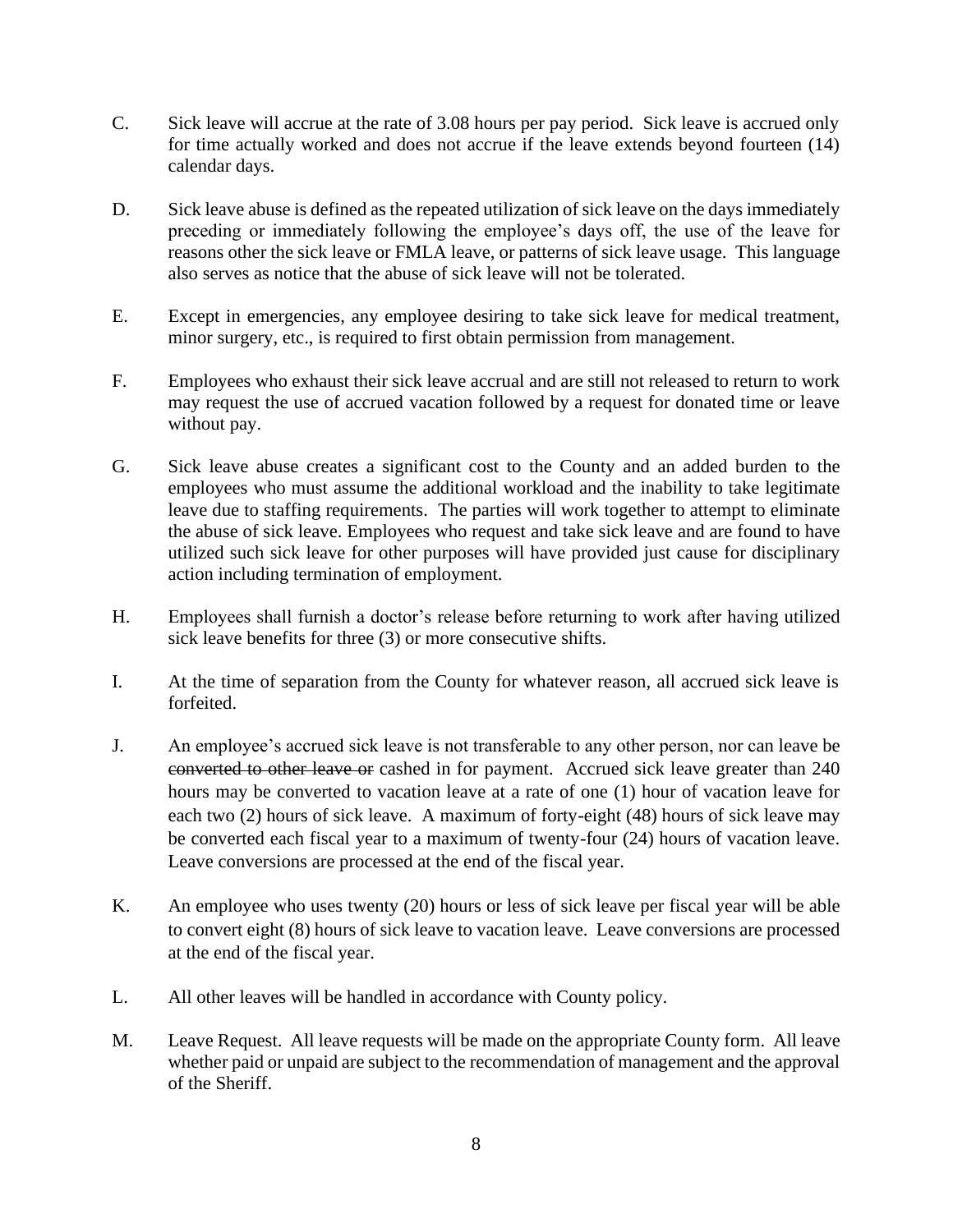#### <span id="page-10-0"></span>**ARTICLE 9. RETURN TO WORK RELEASE**

- A. An employee, in case of non-work-related illness or injury, may obtain the services of a duly licensed and practicing medical practitioner of his/her own choice and shall obtain a release from such practitioner to return to work for any absences of three (3) or more consecutive shifts. The County shall have the right to require the Employee to furnish a release from a practitioner selected by the County.
- B. The County may require an employee to submit to a medical or psychological review with a practitioner of the County's choice at the County's expense if there is reasonable suspicion regarding the employee's fitness for duty.

#### <span id="page-10-1"></span>**ARTICLE 10. COMPENSATION**

- A. Wages. Effective the first full pay period following ratification and signature of this Agreement or resolution of impasse, whichever is later, the pay plan will be adjusted by ten percent (10%). Eligible bargaining unit employees who would have advanced on the pay plan in July 2021 or January 2022 or will advance in July 2022, will advance one (1) step on the pay plan, up to the maximum of the plan, on the first full pay period following ratification and signature of this Agreement based on the employee's anniversary date of hire, or the first full pay period following resolution of impasse, whichever is later. Bargaining unit employees who reached top step of the pay plan by January 1, 2021, will receive a one-time payment of \$1750.00, during the first quarter of Fiscal Year 2023 or the first quarter following ratification and signature of this Agreement or resolution of impasse, whichever is later*.*
- B. Call Back Time. Employees called back to work after having left the worksite shall be allowed reasonable time to report to work and will be paid for the actual hours worked for a minimum of two (2) hours. All worked time shall be counted in the computation of eligibility for overtime as per the FLSA.
- C. Retirement. The current retirement program will continue in full force and effect for the term of this Agreement. The County will pick up the employee's one-half percent (0.5%) increase in PERA contributions for Fiscal Year 2023, subject to appropriation by the County Commission.
- D. Insurance: bargaining unit employees will be eligible to participate in insurance programs offered by the County. The percentage of premium paid by the County will be determined by the Commission.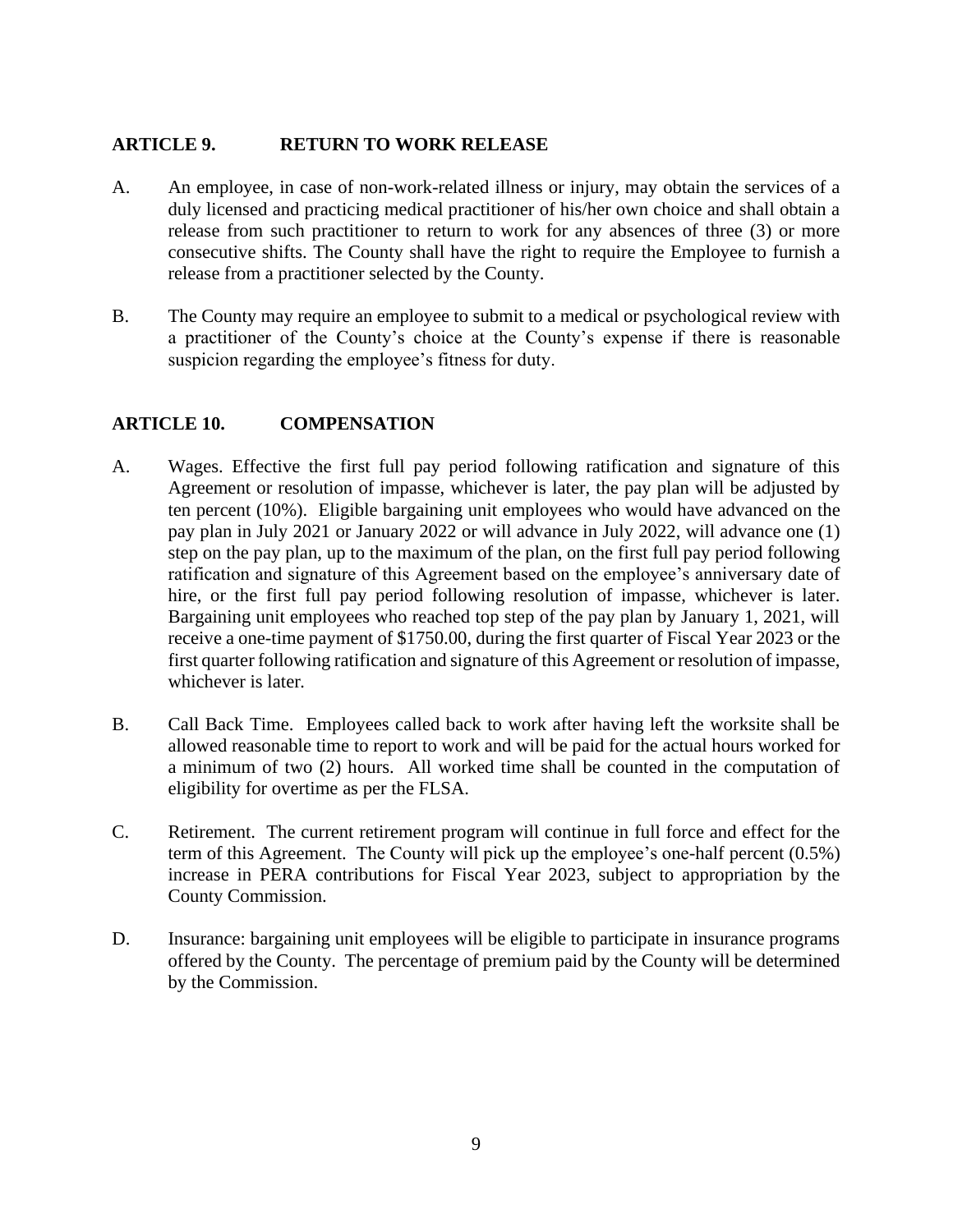#### <span id="page-11-0"></span>**ARTICLE 11. OVERTIME**

- A. Overtime compensation will be calculated and paid in accordance with the Fair Labor Standards Act (FLSA) for all hours in excess of eighty-five (85) in a fourteen (14) day cycle. Paid leave is not time worked under FLSA and will not be counted as time worked for the purpose of computing overtime compensation.
- B. Employees shall not work beyond their regular assignment without authorization from management. Overtime is a condition of employment. Overtime is subject to the approval of the Sheriff or designee.
- C. Mandatory Overtime: The Sheriff's Department will maintain a list for overtime assignments developed based on reverse order of seniority. Overtime will be offered in the order of the list based on employees who are not on shift or approved vacation. If an employee refuses an overtime assignment, the employee will maintain his/her position on the list. If an employee accepts the overtime assignment, the employee's name will be moved to the bottom of the list. An employee who refuses to work overtime a second consecutive time shall be disciplined, up to termination.
- D. Voluntary Overtime: Voluntary overtime for patrol shifts will be posted in the Sheriff's Office. A patrol deputy may elect to work an overtime shift on his/her days off by writing his/her name next to the available shift on a first-come-first-served basis. An employee may not remove his/her name from the shift unless the employee finds another employee to replace him/her. If available shifts are not filled twenty-four (24) hours prior to the shift, Sergeants may sign up for the shift. If the assignment is not filled, it may be cancelled.
- E. The mandatory overtime list shall be maintained on the 245 shared folder. Nothing in this article prevents a supervisor from mandating employees to come in early or stay late to cover partial shifts of four (4) hours or less.
- F. Nothing in this article prohibits an employee in SID, CID, or SRO from voluntarily working an overtime assignment on their days off. If an overtime assignment, other than grant opportunities, cannot be filled by a Deputy, then a Sergeant may voluntarily work the overtime assignment on his/her day off.

#### <span id="page-11-1"></span>**ARTICLE 12. SENIORITY**

- A. Department Seniority Department seniority is defined as the length of continuous employment from the last date of hire as a bargaining unit employee with the Chaves County Sheriff's Office.
- B. General Seniority General seniority is defined as the length of continuous employment with the County.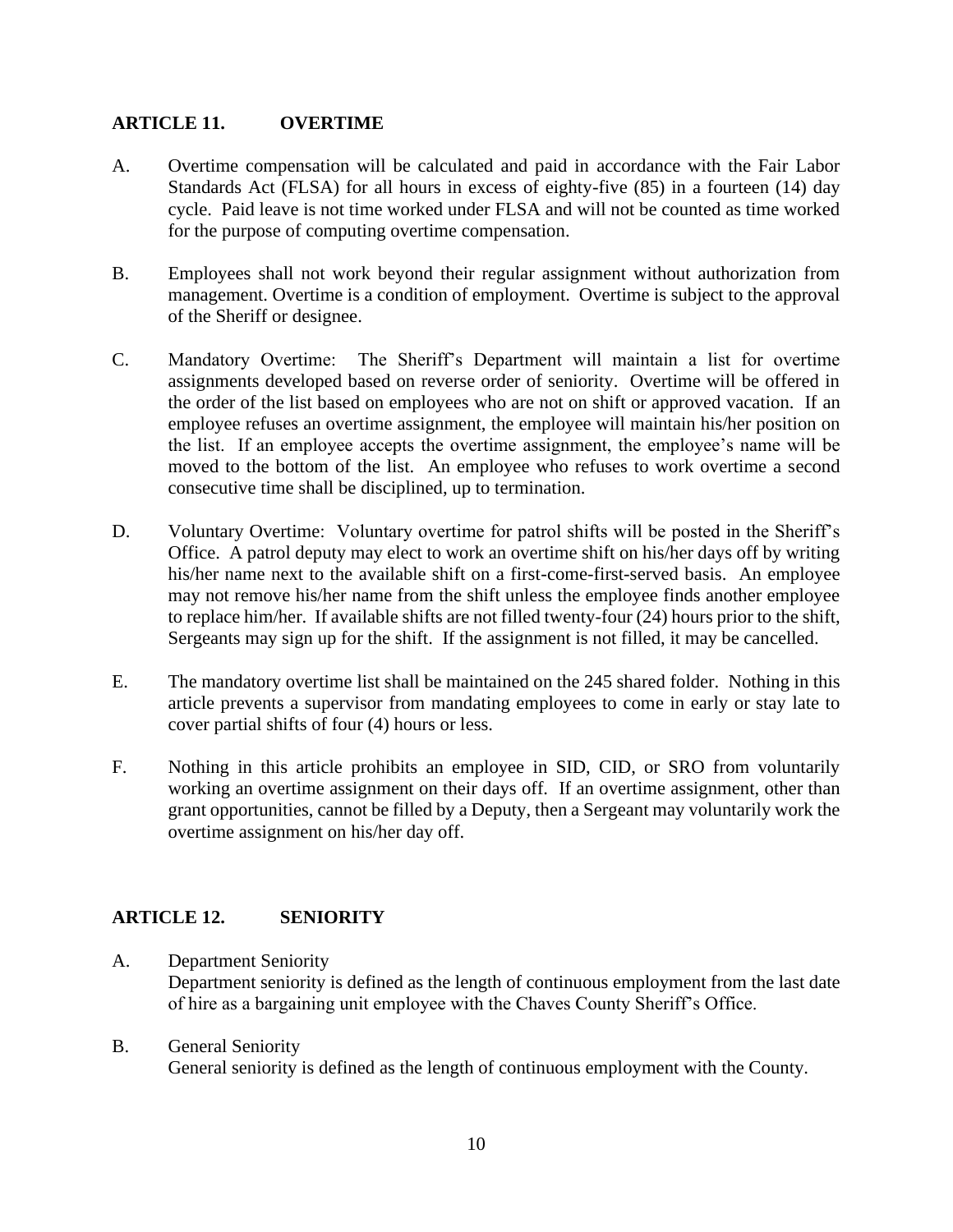C. Approved leave time does not constitute a break in service.

#### <span id="page-12-0"></span>**ARTICLE 13. REDUCTION IN FORCE (RIF)**

- A. When a reduction in the work force is necessary, employees shall be laid off in accordance with their departmental seniority applied to classification held and the classification affected by the RIF. That is, the employee with the least departmental seniority shall be laid off first, provided that in the selection of employees for layoff, due consideration shall be given to the retention of employees properly qualified and physically able to perform the available work.
- B. Affected employees will be given a written two (2) week notice of lay-off. The County may provide a two (2) week paid leave in lieu of the advance notice.
- C. Employees on any kind of leave at the time of a lay off will be considered for lay off in the same manner, conditions, and order as any other bargaining unit employee.
- D. Employees on layoff will be offered to continue in the group insurance program with the employee paying the total premium during such period of lay off for a recall period up to six (6) months.
- E. Employees affected by the reduction in force will be placed on a recall list for six (6) months. Employees will be recalled in order of Department seniority. Employees being recalled will be allowed ten (10) calendar days to report to work from date of recall notice. Failure to report or accept recall shall forfeit the employee's recall rights.

#### <span id="page-12-1"></span>**ARTICLE 14. PROMOTIONS**

- A. Promotions to the rank of Sergeant will be handled in accordance with Sheriff's Department policies.
- B. An employee must have two (2) years of continuous service currently with the Sheriff's Department to be considered for assignment to CID and School Resource Officer. Nothing precludes the Sheriff's Office from assigning employees with less than two (2) years' service to the Narcotics Task Force.

#### <span id="page-12-2"></span>**ARTICLE 15. INVESTIGATIONS AND DISCIPLINE ACTIONS**

#### **Internal/Administrative Investigations**

A. It is recognized by the parties that it is the County's obligation and responsibility to investigate any charge of employee misconduct.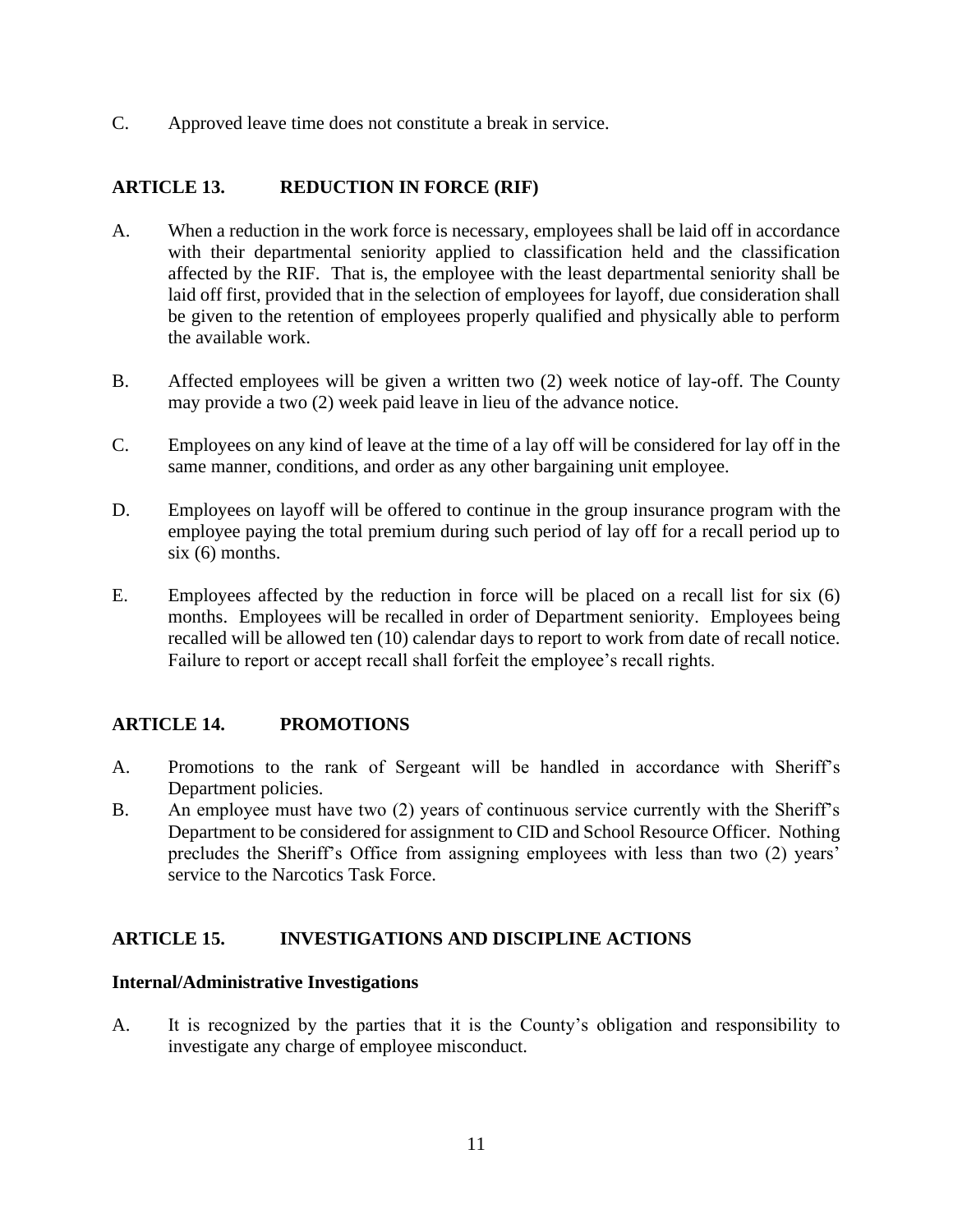- B. Any internal/administrative investigation conducted by the department shall comply with applicable law of the State of New Mexico and departmental and County policies regarding internal investigations or administrative investigations. An employee may be accompanied by a Union representative, or if exclusive representation is waived by the Union President in writing, by an attorney of the employee's choice, during an investigative interview to serve as an observer only. The unavailability of a non-attorney Union representative shall not delay the interview more than twenty-four (24) hours. The unavailability of an attorney shall not delay the interview more than seventy-two (72) hours.
- C. An employee may be placed on paid administrative leave pending the outcome of an investigation and any contemplated disciplinary action.
- D. If an investigation results in contemplated disciplinary action, notice of a predetermination meeting will be issued within thirty (30) calendar days following the Sheriff's determination of conclusion of the investigation. If more time is needed, the bargaining unit employee will be notified in writing.

#### **Pre-Determination Meeting**

- A. Management shall have the authority to impose disciplinary action on an employee for just cause. Prior to the implementation of any disciplinary action the employee will be provided the opportunity, at a pre-determination meeting, to respond to any charges that may lead to disciplinary action.
- B. The County will provide at least forty-eight (48) hours' advance notice to the employee of the date, time, and place of such pre-determination meeting. The County will provide the employee with notice of the proposed action. Upon written request filed at least forty-eight (48) hours prior to the pre-determination meeting, the employee will be provided with a copy of any investigatory report and evidence relied upon in the report.
- C. The pre-determination meeting shall be informal in nature and shall not require adherence to the rules of evidence. An employee may be represented by a Union representative or, if the Union has waived its exclusive representative status in writing to the County, by an attorney of the employee's choice and at the employee's own cost.
- D. It is not mandatory that an employee avail himself or herself of the right to a predetermination meeting. However, an employee who fails to appear for a pre-determination meeting as scheduled will be deemed to have waived his/her rights to any further predetermination meeting on this same matter.
- E. Following the pre-determination meeting, the Sheriff or designee will issue a written determination either affirming, reversing, or modifying the proposed disciplinary action within seven (7) calendar days, unless additional investigation is necessary. The affected employee will be provided a copy of the written determination. Disciplinary action involving suspension in excess of twenty-four (24) hours, demotion, and terminations require County Manager approval.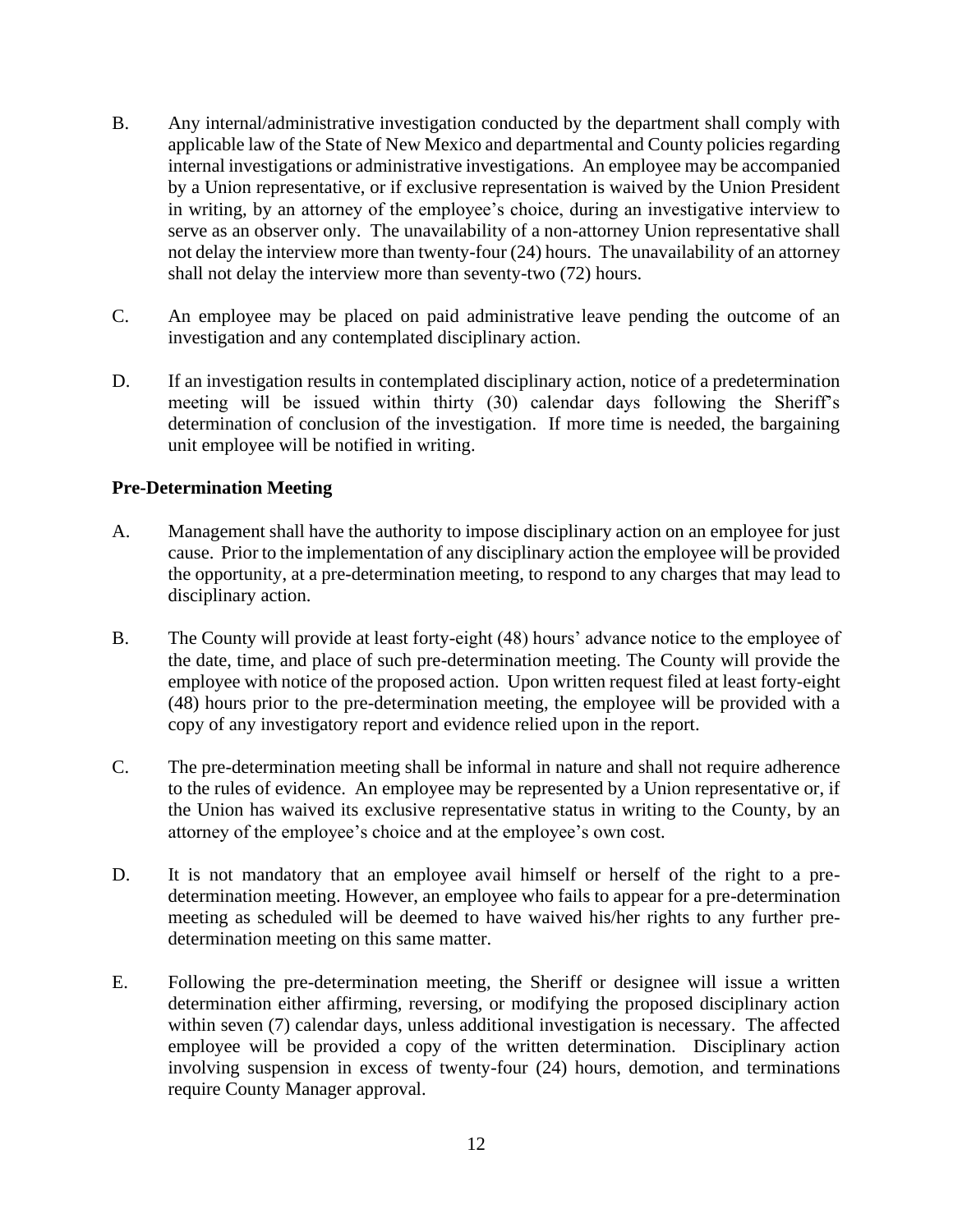#### **Disciplinary Actions**

- A. Disciplinary actions imposed by the County on bargaining unit employees shall be based on just cause.
- B. Whenever possible, discipline will be imposed in a private setting with each party having the right to have a witness present.
- C. Disciplinary actions include the following:
	- 1. Written warning
	- 2. Written reprimand
	- 3. Suspension without pay
	- 4. Involuntary demotion with a loss of pay
	- 5. Termination of employment.
- D. A written reprimand is defined as an official written censure. Written reprimands provide the employee with a reprimand for inappropriate behavior, notice that the conduct associated with the violation must stop immediately and permanently, and notice that additional violations may result in more severe sanctions. Written reprimands shall be placed in the employee's personnel file after providing the employee with a copy. The employee shall acknowledge having read and received the reprimand by signing the document. An employee may submit a written rebuttal to a written reprimand within seventy-two (72) hours of receipt of the written reprimand, which will be placed in the employee's personnel file.
- E. Any disciplinary actions, other than written warnings or reprimands, imposed on an employee may be appealed as a grievance through the grievance procedure identified in this agreement. A written reprimand may be appealed to Step One of the grievance procedure. The Sheriff's decision will be final and binding.
- F. Normally progressive discipline will be utilized, however, the severity of the infraction and other factors may warrant suspension, demotion, or termination.

#### <span id="page-14-0"></span>**ARTICLE 16. GRIEVANCE AND ARBITRATION PROCEDURE**

- A. Grievance is defined as a misinterpretation, misapplication, or violation of this agreement or an appeal of a suspension, demotion, or termination. This grievance procedure shall be the sole procedure for resolving any grievance or dispute between the parties.
- B. The grievance must be in writing and shall include:
	- 1. Identification of the specific Article and language in the Agreement that applies.
	- 2. Identification of the action or inaction that generated the grievance.
	- 3. The management employee involved.
	- 4. The date of the alleged violation.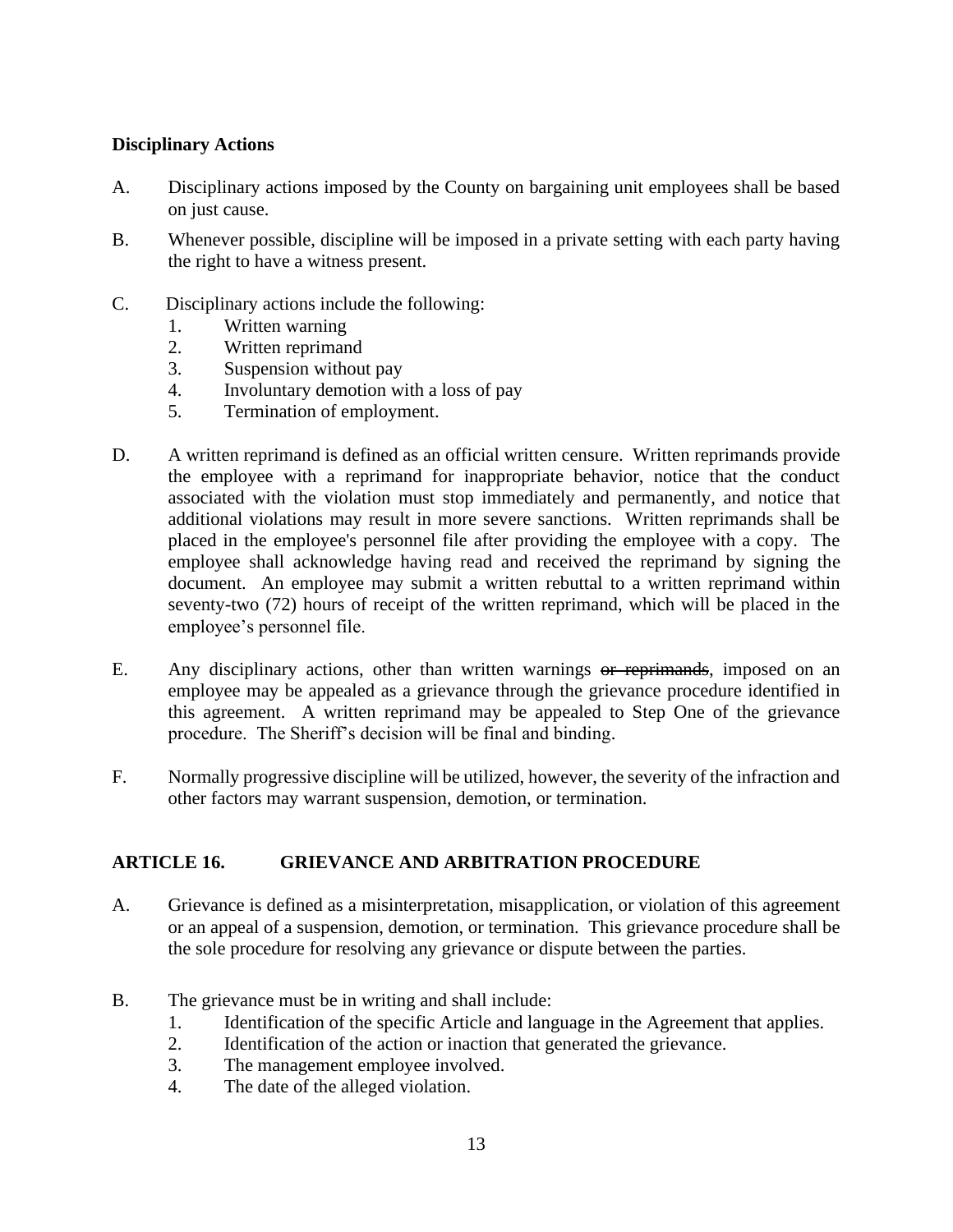- 5. The specific relief requested; "to be made whole" is not an acceptable specific relief.
- 6. The grievance must be signed and dated by the employee and the employee's representative, if the employee is represented.
- C. "Days" as used in this article shall mean days in which the County Administrative Offices are open for business.
- D. A grievance may be filed by a bargaining unit employee, the Union on behalf of an employee, or the County. A bargaining unit employee processing a grievance without representation by the Union will be required to bear all costs associated with the grievance. In such instances, the Union President will be notified of a grievance involving interpretation of the contract and given the opportunity to be present and make its views known.
- E. Grievance responses will be sent to the Grievant or if the employee is represented by the Union, to the Union representative.
- F. Grievance Steps.

Step 1. The initial filing of a written grievance shall be with the Sheriff and shall occur within ten (10) days of the commission or omission of the act that generated the grievance. The parties should attempt to resolve the grievance at this level. If the grievance is not resolved within ten (10) days of filing with the Sheriff, for whatever reason, the grievance may be appealed to the County Manager by filing the appeal in writing within ten (10) days of filing with the Sheriff.

Step 2. The parties should attempt to resolve the issues at this level. If the grievance is not resolved at the County Manager level within ten (10) days of the filing of the grievance with the County Manager, for whatever reason, the grievant may advance the grievance for arbitration.

Step 3. If the grievance is not resolved at the County Manager level by the parties, for whatever reason, the grievant may submit a written request for an unrestricted list of seven (7) arbitrators from the Federal Mediation and Conciliation Service (FMCS) within ten (10) days of filing with the County Manager at Step 2. The request to FMCS shall include the County Manager as the contact for the County, unless an attorney for the County is identified by the County. The request shall indicate a regional list.

G. Within ten (10) days of receipt of the list of arbitrators from FMCS, the parties shall meet to select an arbitrator. The parties will alternate striking names on the list until only one name remains. The remaining name shall be the arbitrator. The party to strike the first name shall be the grievant.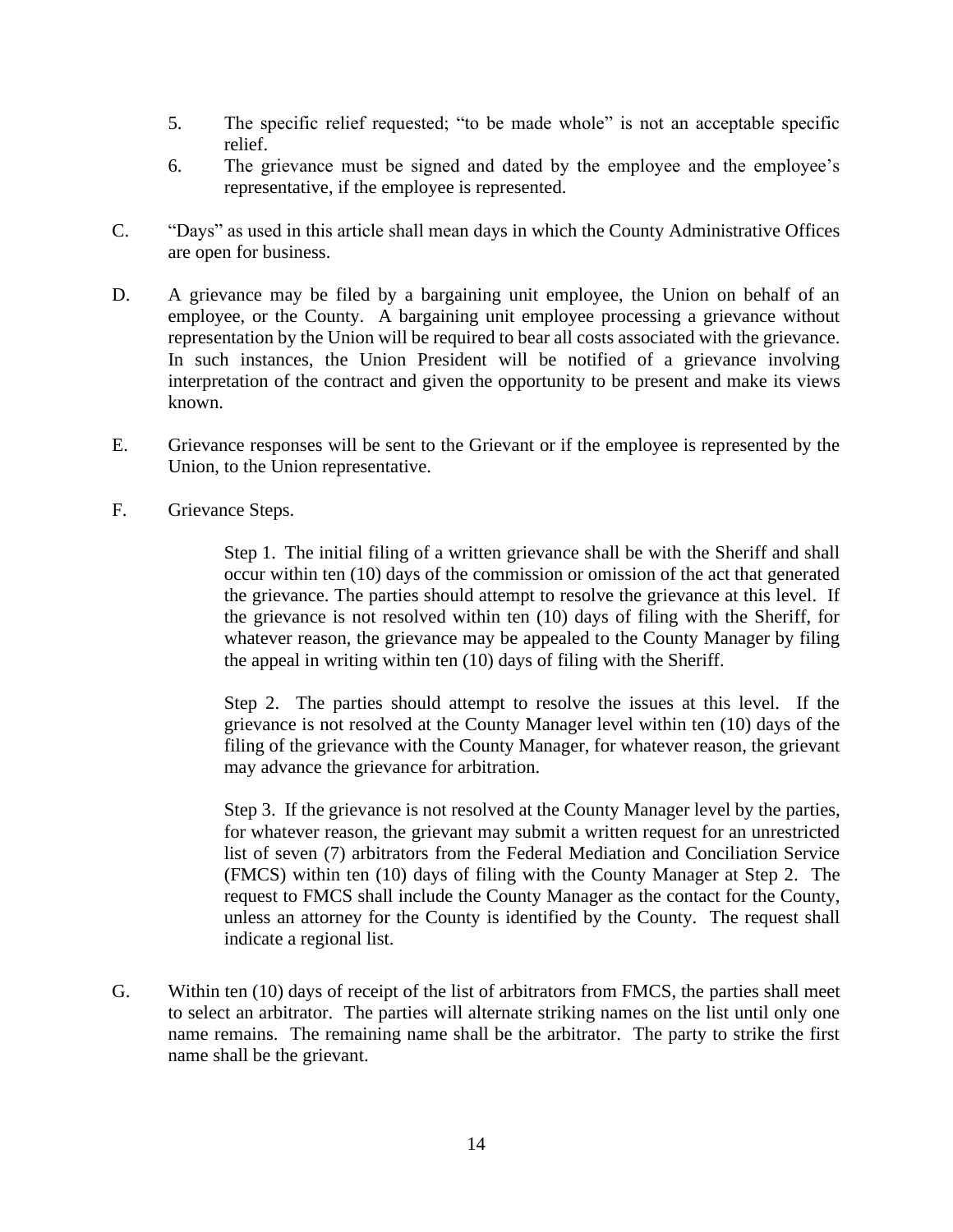- H. The Arbitrator shall determine issues of grievability on pre-hearing briefs prior to scheduling the merits of the case. If proceeding to a hearing on the merits, the selected Arbitrator shall hear the grievance and render a written decision containing findings of fact and conclusions of law within thirty (30) calendar days of the close of the hearing or submission of post-hearing briefs, as applicable.
- I. The Arbitrator is limited to interpreting and applying the language in the agreement. The Arbitrator shall not add to, subtract from, or alter the Agreement in any way, nor shall the Arbitrator substitute his/her discretion for the County where such discretion is retained by the County. In cases involving contract interpretation brought by an individual employee without the representation of the Union, the Arbitrator will defer to any joint interpretation of the Union and County.
- J. The decision of the Arbitrator shall be final and binding on the parties, subject to appeal under compulsory arbitration to District Court, which shall be a de novo review.
- K. The Arbitrator's charges for services shall be shared equally by the parties including the cost of a Court reporter and transcripts for the arbitrator.
- L. Each party is responsible for all its own costs associated with representation, witness fees, and its copy of the transcript.
- M. This is the only grievance procedure available to the bargaining unit and shall be the sole and exclusive method for resolving any and all claims arising from the alleged violation of this agreement or a grievance of disciplinary action, provided, however, the employee shall retain statutory rights under Title VII and the New Mexico Human Rights Act.

#### <span id="page-16-0"></span>**ARTICLE 17. SAFETY PROVISIONS – EQUIPMENT**

- A. The County and employees will abide by all applicable County, State, and Federal safety laws, rules, and regulations.
- B. The County will continue to provide a safe and healthful working environment as required by law. The Union President may appoint a bargaining unit employee to serve on the County's Safety Committee.
- C. Employees shall immediately report in writing any and all unsafe working conditions or equipment needing service or replacement to their immediate supervisor.
- D. The employee shall utilize all safety equipment and clothing as required by County, State, and Federal safety laws, rules, and regulations. The County will provide vests to bargaining unit employees and replace the vest upon its expiration.
- E. The County will provide ammunition for the weapons provided by the County. The County will provide ammunition for personally owned weapons approved for on duty use by the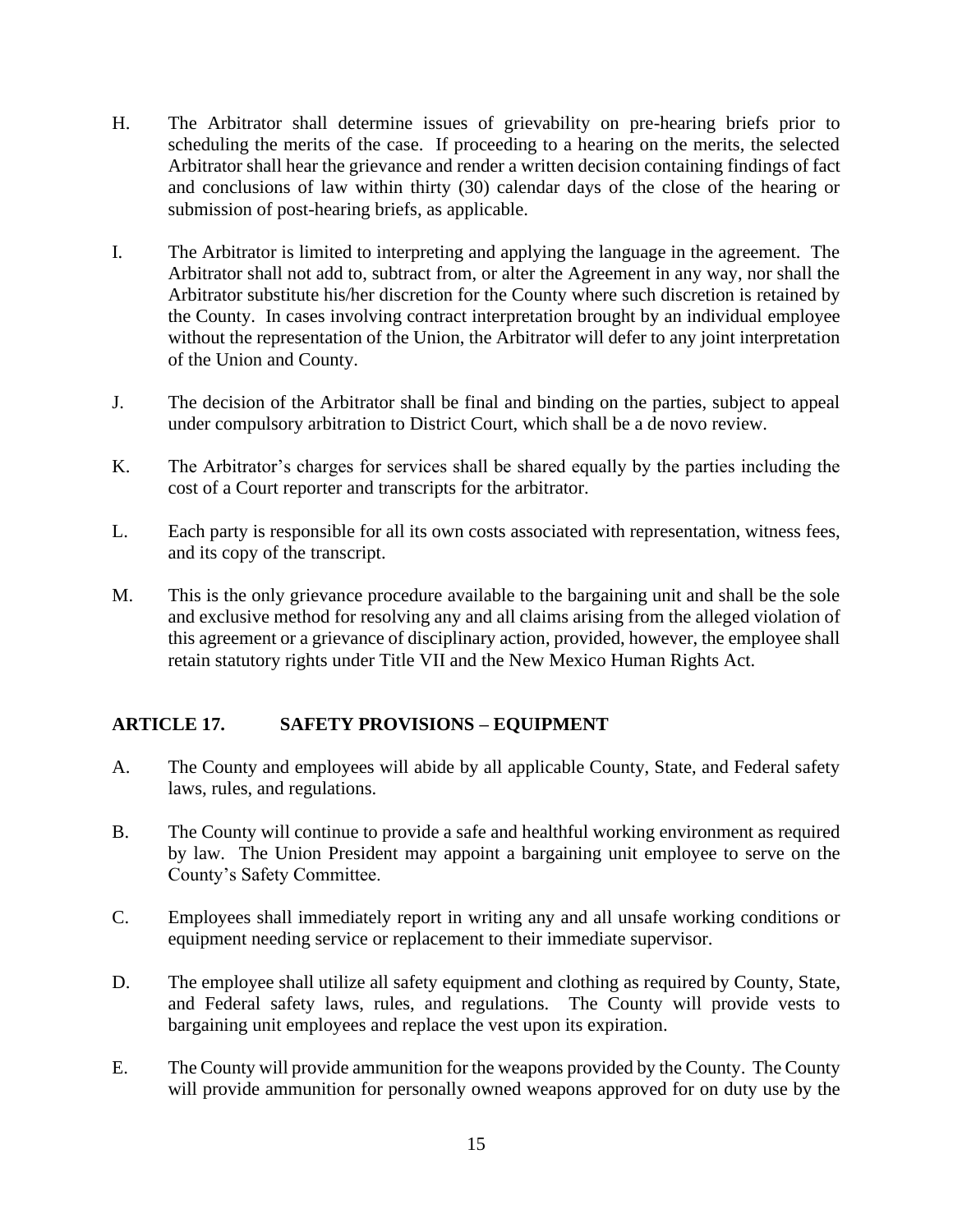Sheriff or designee, if the ammunition is currently being provided for weapons issued by the County. Otherwise, the employee will be required to provide ammunition for a personally owned weapon that has been approved by the Sheriff or designee or on duty use.

F. The County will provide equipment deemed appropriate.

#### <span id="page-17-0"></span>**ARTICLE 18. GENERAL PROVISIONS**

- A. Strikes and Lockouts It is recognized by the parties that strikes and lockouts are prohibited by the New Mexico Public Employee Bargaining Act.
- B. Non-Discrimination The parties agree that neither parties' representative, policies, or activities will discriminate against any employee based on race, age, sex, national origin, religion, disability, marital status, veteran status, political affiliation, union membership, or non-union membership.
- C. All references to employees in this Agreement designate all sexes, and where the male gender is used, it shall be construed to include any bargaining unit employees.
- D. Copies and Distribution of Agreement

A master copy of the Agreement will be provided to each party. Management is responsible for reproducing enough copies for distribution to the management staff. Management is also responsible for explaining the Agreement to the management staff. The Union is responsible for reproducing sufficient copies for the bargaining unit employees and for distributing and explaining the Agreement to the bargaining unit employees. The Union shall inform bargaining unit employees of all amendments to the provisions of this Agreement within ten (10) calendar days of such changes.

- E. Agreement Control: in the event of any specific conflict between this Agreement and a policy, rule, regulation, or directive, this Agreement will control. Any issue not specifically addressed in this Agreement will default to federal law, state law, Chaves County ordinances, and/or Chaves County or Sheriff's Office policies, rules, regulations, and directives.
- F. Unless otherwise specifically stated herein, the provisions, conditions, and requirements of this Agreement shall apply to all employees in the bargaining unit.

#### <span id="page-17-1"></span>**ARTICLE 19. PERSONNEL FILES**

A. No document containing comments adverse to an employee shall be entered into the personnel file unless the employee has received a copy.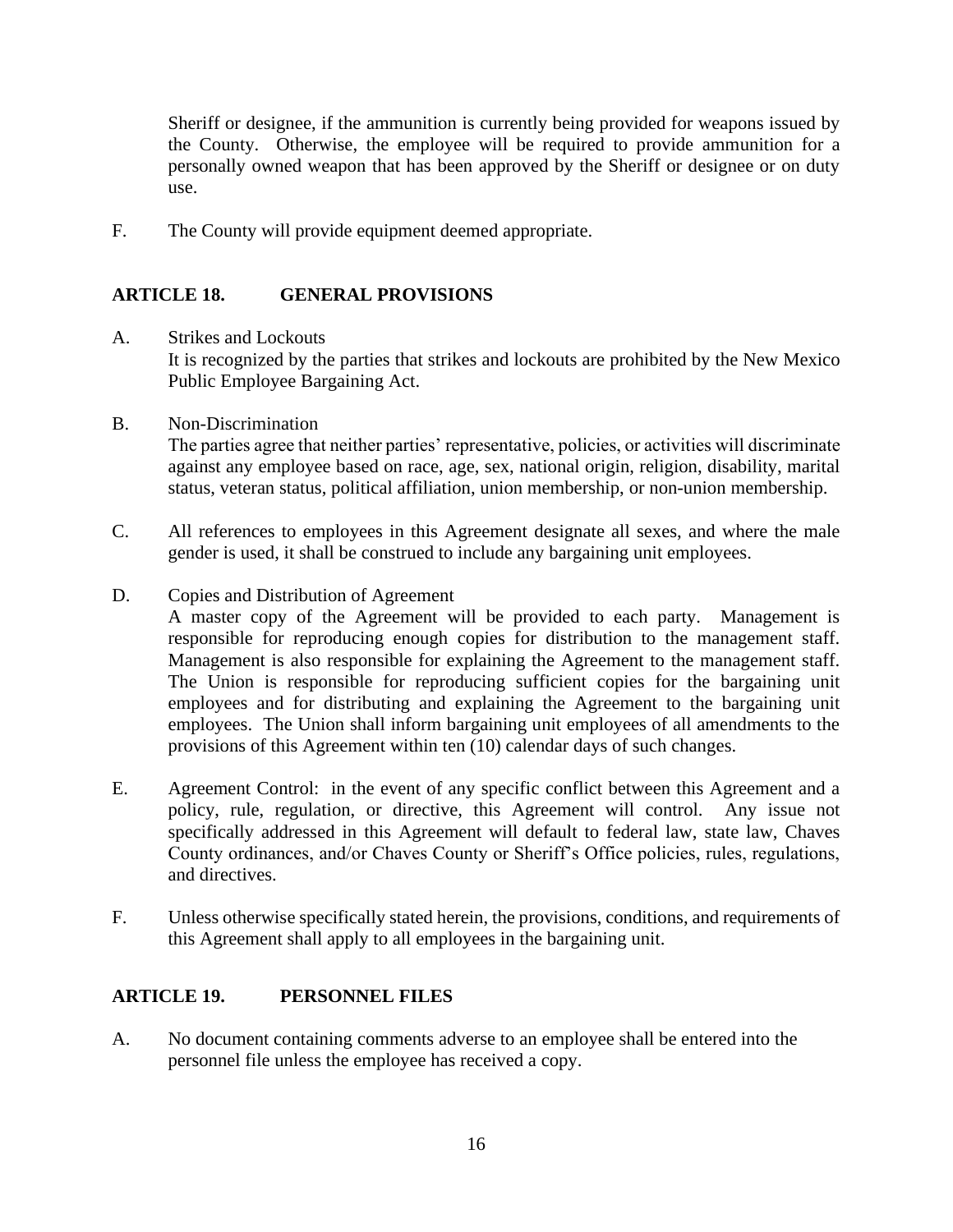B. Personnel Records: an employee may review his/her own personnel record by scheduling an appointment with the Human Resources Department during its normal business hours. An employee may designate an individual in writing to review the employee's file.

#### <span id="page-18-0"></span>**ARTICLE 20. COMPLETE AND ENTIRE AGREEMENT**

- A. This Agreement specifically describes the entire agreement between the County and the Union. There are no other agreements, memoranda of understanding, or any other express or implied agreements between the parties and the parties have had the opportunity to negotiate on all items. Any matters not addressed in this Agreement are subject to County and/or Department policies and retained management rights. All amendments to or modifications of this Agreement must be by written mutual agreement and shall be of no force or effect until ratified and approved by the County Manager and the Union.
- B. The County and the Union for the duration of this Agreement each voluntarily and unqualifiedly agree to waive the right to oblige the other party to bargain with respect to wages, hours, or any other terms and conditions of employment unless mutually agreed in writing otherwise, even though the specific subject or matter may not have been within the knowledge or contemplation of either or both parties at the time they negotiated or executed this Agreement, provided, however, this provision cannot limit the obligation to collectively bargain on change of policy or programs that affect wages and working conditions or as may be necessitated by reason of change of law, except as set forth in Management Rights herein.

#### <span id="page-18-1"></span>**ARTICLE 21. TERM OF AGREEMENT**

A. Term of Agreement

This agreement shall be effective on the first full pay period following ratification/approval by the Union membership and the County Commission and signature by the Union President and the Chairperson of the County Commission or upon settlement through the impasse procedure. This agreement shall remain in full force and effect for four (4) years. Either party may request to reopen negotiations for Article 9. Compensation, and two (2) other articles per party by submitting written notice to the other party no earlier than ninety (90) days and no later than sixty (60) days prior to the anniversary date of this Agreement. Either party may request to negotiate a successor agreement by submitting written notice to the other party no earlier than ninety (90) days and no later than sixty (60) days prior to the expiration date of this Agreement.

B. Savings Clause

If any provisions of this Agreement or any application thereof should be rendered or declared unlawful, invalid or unenforceable by virtue of any judicial action, or by any existing or subsequently enacted Federal or State Legislation, or by any Executive Order or other competent authority, the remaining provisions of this agreement shall remain in